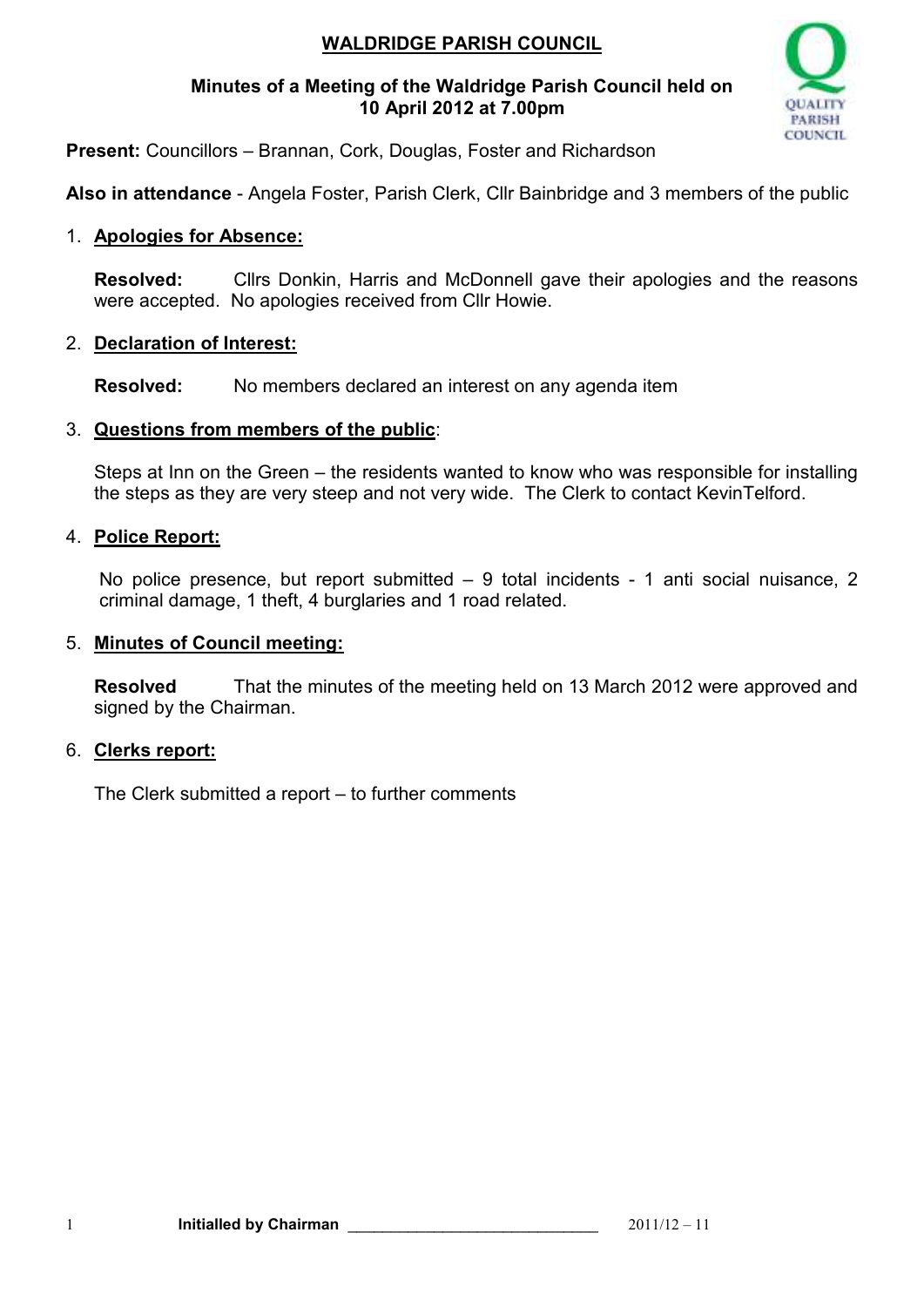### 7. **Parish Matters and on-going items**

### a) **Planning applications received**

### **To consider any planning applications received after the agenda was published.**

| 2/12/00044/FUL | 7 Cedar Street           |
|----------------|--------------------------|
|                | Waldridge                |
|                | <b>Chester-le-Street</b> |
|                | Durham                   |
|                | DH <sub>2</sub> 3SH      |
|                |                          |

Erection of single storey extension of rear of dwelling

*Resolved: To recommend approval*

#### b) **To consider any planning applications received after the agenda was published.**

Nothing to report

#### c) **Northumbria in Bloom update**

- i. Cllr Cork gave an update from working group held on 20 March.
- ii. It was discussed starting watering the beds when the weather is dry, even in the winter, as the spring bedding has suffered due to dry weather.
- iii. The jubilee trees are to be planted, the stakes and posts have been purchased.
- iv. The cost of summer bedding is £2,315.46 other bedding plants costs are £1,642

#### *Resolved:*

- i. Update Noted
- ii. It was agreed to allow watering to start as soon as weather is dry during the year and in future years.
- iii. Trees to be kept until the Autumn
- iv. It was agreed to place order for plants from St Barnabas Nursery for £2,315.46 plus other bedding at £1,642
- d) **Parking in the village** no update received since the working group, the Clerk to continue to chase for feedback, quotes needed before funding can be sourced.
- e) **Jubilee event**  Costs of the medals for the event was discussed.

*Resolved: It was agreed to purchase 100 medals to give to the children at a cost of £1.09 each. It was agreed to check costs of chocolate medals and metal medals before next meeting for the funday.* 

f) **Fun day** – arrangements and activities for the day was discussed

*Resolved: It was agreed to hire bouncy castle, organ, lazer shootout, climbing wall, tea pot ride, shuggy boats, loo hire, falconry and face painter. The Clerk to finalise all arrangements* 

#### g) **Correspondence received**

- i. Resignation letter received from Judith Trotter
- ii. Request from resident to ask if the garden waste couldn't be emptied earlier than April
- 2 **Initialled by Chairman** \_\_\_\_\_\_\_\_\_\_\_\_\_\_\_\_\_\_\_\_\_\_\_\_\_\_\_\_\_ 2011/12 11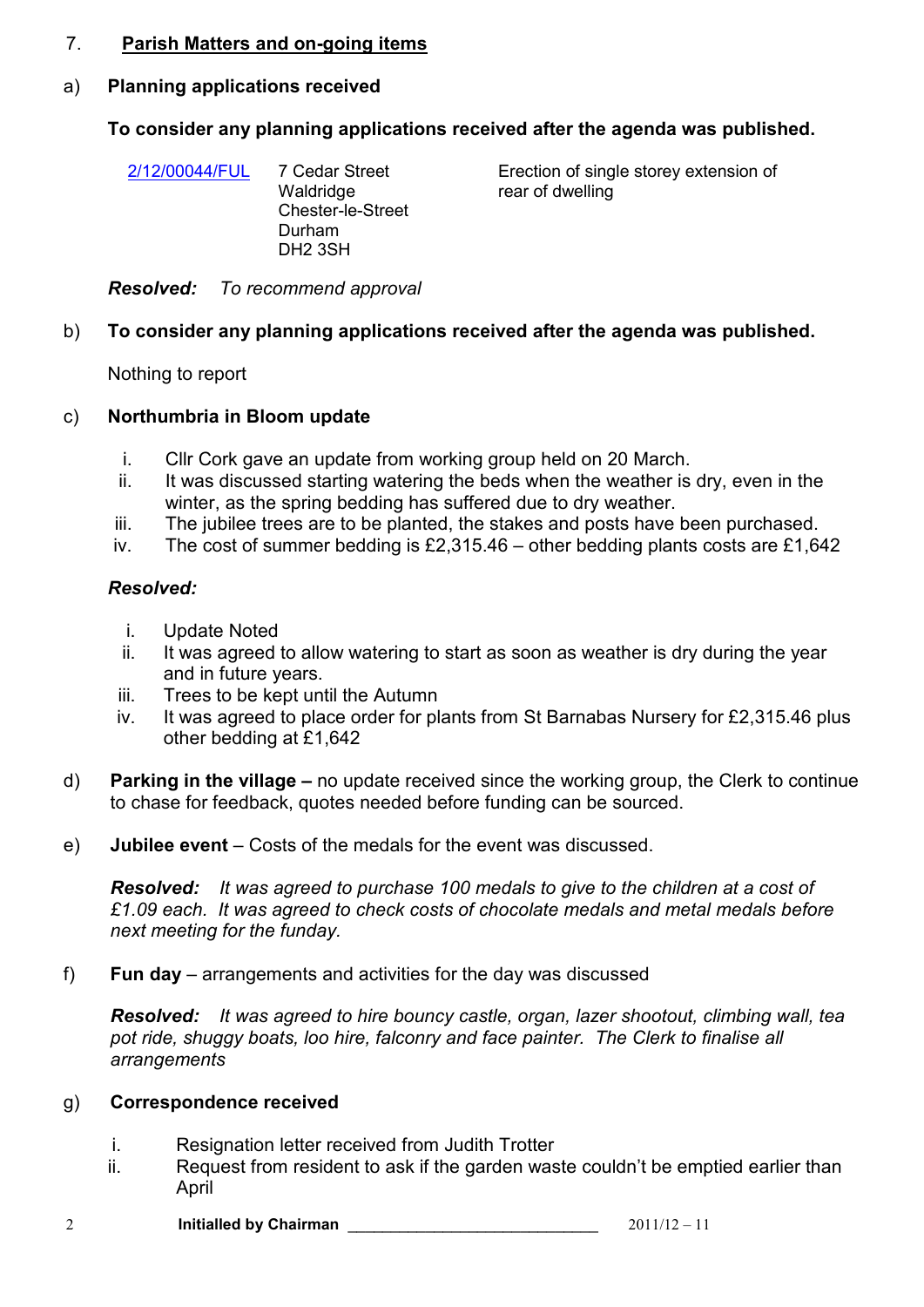### *Resolved:*

- *i. The resignation was accepted, the Clerk to contact the monitoring officer to request an election*
- *ii. The bins are only one week later, they will not start the collections any earlier next year.*
- h) **Correspondence received after agenda published –** for noting
	- Nothing received

### i) **Parish Rooms –**

i. A quote for taking the boards off will cost £240. This from the same company chosen to carry out plastering.

#### *Resolved:*

- *I. It was agreed to get the work done after asbestos survey was complete.*
- j) **Standing orders / Financial Regulations**  The Clerk submitted the policies for approval and suggested changes, these to be adopted at the Annual meeting of the Council in May.

*Resolved: It was agreed to carry out suggested changes – change £200 to £300 for Clerks delegated powers, £200 - £400 before having to get 3 quotes and take out the number of years a Chair can stand.* 

- k) **Annual Parish Meeting** this meeting to be held 24 April 2012 at 7.00pm. The Clerk to contact speakers to confirm attendance, the Chair to sign the agenda and notice.
- l) **Annual report**  the Clerk to finalise the report and email round for approval, this to be copied and given out at the APM
- m) **Grants**  Three organisations applied for grants

*Resolved: It was agreed to support the Scouts £380 and Junior Rangers £120, the cheques to be raised and invite them to the APM to collect.*

- n) **Nomination papers**  The Clerk requested the nomination papers previously distributed. These to be brought to the May meeting and voted on.
- o) **Welcome sign** Only one company has given a quote of £380. Other companies asked but have said they could not do the work.

*Resolved: It was agreed to try to find out an easier way of heightening the sign before next meeting.*

p) **Litter pick** – The date for the Big Spring Clean Up is from 16 April until 11 May

*Resolved: It was agreed to be part of the project, the weekend of 28 April, the Clerk to contact DCC. The risk assessment was agreed.* 

- q) **Summer clippings**  The Clerk requested if a separate flyer was needed for the fun day or be part of the summer clippings, this to be ready for print in August.
- 3 **Initialled by Chairman** \_\_\_\_\_\_\_\_\_\_\_\_\_\_\_\_\_\_\_\_\_\_\_\_\_\_\_\_\_ 2011/12 11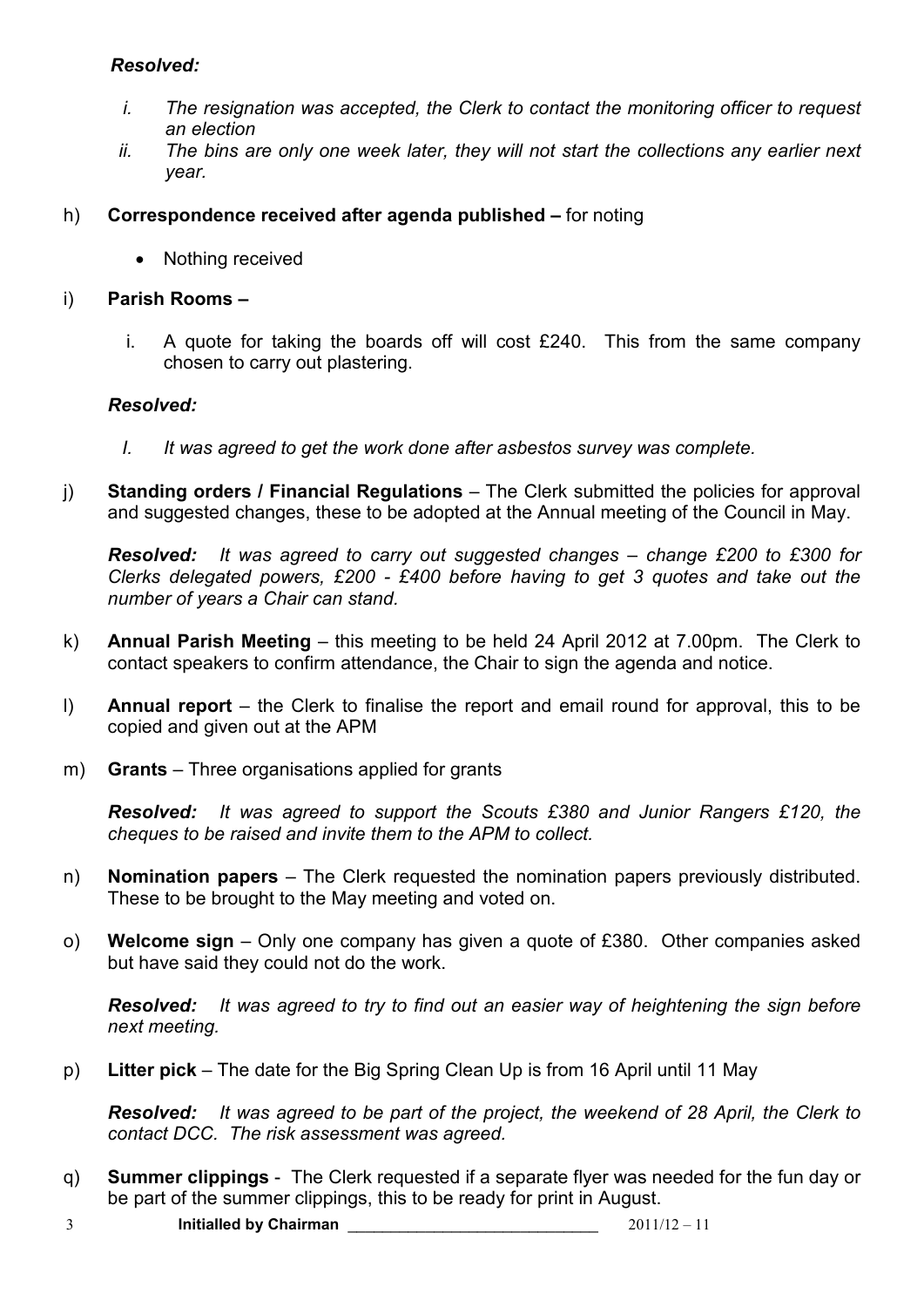*Resolved: It was agreed to combine both mid August.*

r) **Quarterly accounts** – the Clerk submitted the quarterly accounts.

*Resolved: The reconciliation, bank statement, petty cash and budget were agreed and signed*

s) **Report from CDALC area meeting – CIIr Foster and the Clerk attended the meeting.** neighbourhood plans were discussed, this is something the council will have to think about in the near future. DRCC will attend any meeting to discuss if they could help prepare one. A £10 donation for administration was requested.

*Resolved: It was agreed this is something the council should consider, the Clerk to contact DRCC to arrange a meeting. It was agreed to pay the £10 admin costs.*

t) **AAP forum updates** –

No updates available.

- u) **Urgent issues for noting** (Clerk to use delegated powers if necessary) **and any items Councillors wish to agenda for next meeting** 
	- July meeting to change date due to Clerks holidays
	- Fun day medals

### 8. **Financial Matters**

| (a)                                                     | <b>Payments</b>                                                                           |  |  |  |
|---------------------------------------------------------|-------------------------------------------------------------------------------------------|--|--|--|
| <b>Resolved:</b> That the following payments be agreed: |                                                                                           |  |  |  |
| (1)                                                     | That the sum of £432.60 be paid to Mrs A Foster (March 2012 wage) to include              |  |  |  |
| (2)                                                     | one increment as per contract of employment                                               |  |  |  |
| (3)                                                     | That the sum of £155.76 be paid to Mr B Laidler (March 2012 wage)                         |  |  |  |
| (4)                                                     | That the sum of £4.50 be paid to Mr B Laidler (Expenses)                                  |  |  |  |
| (5)                                                     | That the sum of £128.04 to be paid to Mr G Cork / Butterwick trees - guards and<br>stakes |  |  |  |
| (6)                                                     | That the sum of £48.38 be paid to Mrs A Foster – Easter eggs/confectionery                |  |  |  |
| (7)                                                     | That the sum of £114.80 be paid to Mrs K Foster- payment for train journey to<br>London   |  |  |  |
| (8)                                                     | That the sum of up to £380 be paid to Waldridge Fell Village Hall                         |  |  |  |
| (9)                                                     | That the sum of £120 be paid to Waldridge Fell Junior Rangers                             |  |  |  |
| (10)                                                    | That the sum of £2315.46 be paid to St Barnabas Nursery                                   |  |  |  |
| (11)                                                    | That the sum of £50 be paid to Christine Gibson - facepainter                             |  |  |  |
| (b)                                                     | <b>Receipts</b>                                                                           |  |  |  |
|                                                         | <b>Resolved:</b><br>That the following receipts be noted:                                 |  |  |  |
| (1)                                                     | That the sum of £42.00 was received for room hire                                         |  |  |  |